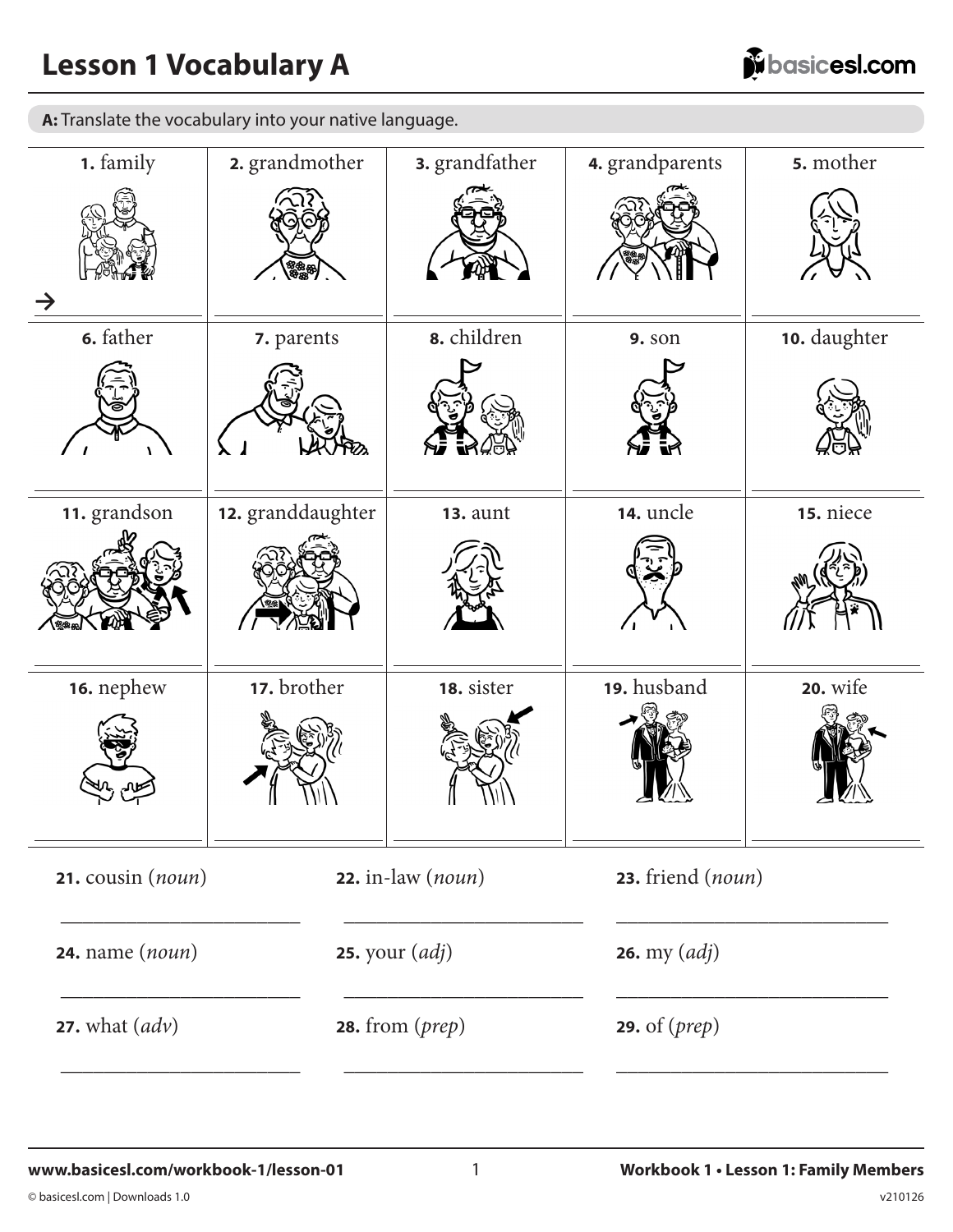**B:** Word search. Follow the example.

| $\mathbf{1}$ . |    |              |             | 6.  |   |   | 11.          |              |              |              | 16.                       |    |                                  |              |                 | 21. cousin<br>22. inlaw       |             |                |
|----------------|----|--------------|-------------|-----|---|---|--------------|--------------|--------------|--------------|---------------------------|----|----------------------------------|--------------|-----------------|-------------------------------|-------------|----------------|
| 2.             |    | <b>1888</b>  |             | 7.  |   |   | 12.          |              |              |              | 17.                       |    |                                  |              | <b>25. your</b> | 23. friend<br><b>24.</b> name |             |                |
| 3.             |    |              |             | 8.  |   |   |              | 13.          |              | 18.          |                           |    | <b>26.</b> my<br><b>27.</b> what |              |                 |                               |             |                |
| 4.             |    |              |             | 9.  |   |   |              | 19.<br>14.   |              |              | <b>28.</b> from<br>29. of |    |                                  |              |                 |                               |             |                |
| 5.             |    |              |             | 10. |   |   |              | 15.          |              | 20.          |                           |    |                                  |              |                 |                               |             |                |
| $\mathsf{S}$   | M  | J            | N           | T   | Q | A | $\mathsf C$  | W            | Е            | Н            | P                         | Е  | N                                | D            | G               | R                             | R           | D              |
| $\mathsf{U}$   | Т  | $\mathbf O$  | Т           | A   | K | J | Н            | H            | W            | $\mathbf V$  | Н                         | Z  | W                                | R            | $\mathsf C$     | B                             | Е           | A              |
| D              | N  | N            | Т           | R   | M | B | P            | Н            | ı            | Y            | Q                         | F  | A                                | Q            | M               | Е                             | Н           | $\overline{U}$ |
| N              | U  | $\mathsf C$  | E           | Н   | Е | E | A            | Н            | Q            | L            | X                         | N  | L                                | Y            | $\mathsf C$     | F                             | T           | G              |
| A              | Н  | $\mathsf{S}$ | L           | R   | Е | Τ | Н            | G            | U            | A            | D                         | D  | N                                | A            | R               | G                             | $\mathbf O$ | Н              |
| B              | N  | Y            | N           | Þ,  | A | K | S            | L            | K            | $\mathbf{S}$ | D                         | R  | I                                | Y            | I               | N                             | M           | L              |
| $\mathsf{S}$   | T  | N            | E           | R   | A | P | N            | I            | $\mathbf O$  | E.           | R                         | F. | E.                               | D            | J               | I                             | D           | Е              |
| U              | F. | A            | M           | L   | L | Y | D            | N            | $\mathsf{S}$ | K            | Н                         | A  | E.                               | N            | M               | $\mathsf{S}$                  | N           | R              |
| Н              | W  | ı            | F           | E   | G | R | A            | N            | D            | F.           | A                         | T  | Н                                | Е            | R               | U                             | A           | Y              |
| F              | R  | L            | E           | N   | D | Z | N            | C            | A            | U            | Q                         | Н  | $\mathbf O$                      | $\mathsf{S}$ | K               | $\mathbf O$                   | R           | $\mathbf O$    |
| $\mathbf 0$    | M  | $\mathbf O$  | R           | F.  | P | N | $\mathsf C$  | $\mathbf O$  | N            | R            | D                         | E  | Z                                | R            | Z               | C                             | G           | U              |
| G              | P  | E            | $\mathsf C$ | E   | L | N | $\mathsf{S}$ | $\mathsf{S}$ | $\mathsf{S}$ | Μ            | G                         | R  | B                                | Н            | B               | E                             | T           | R              |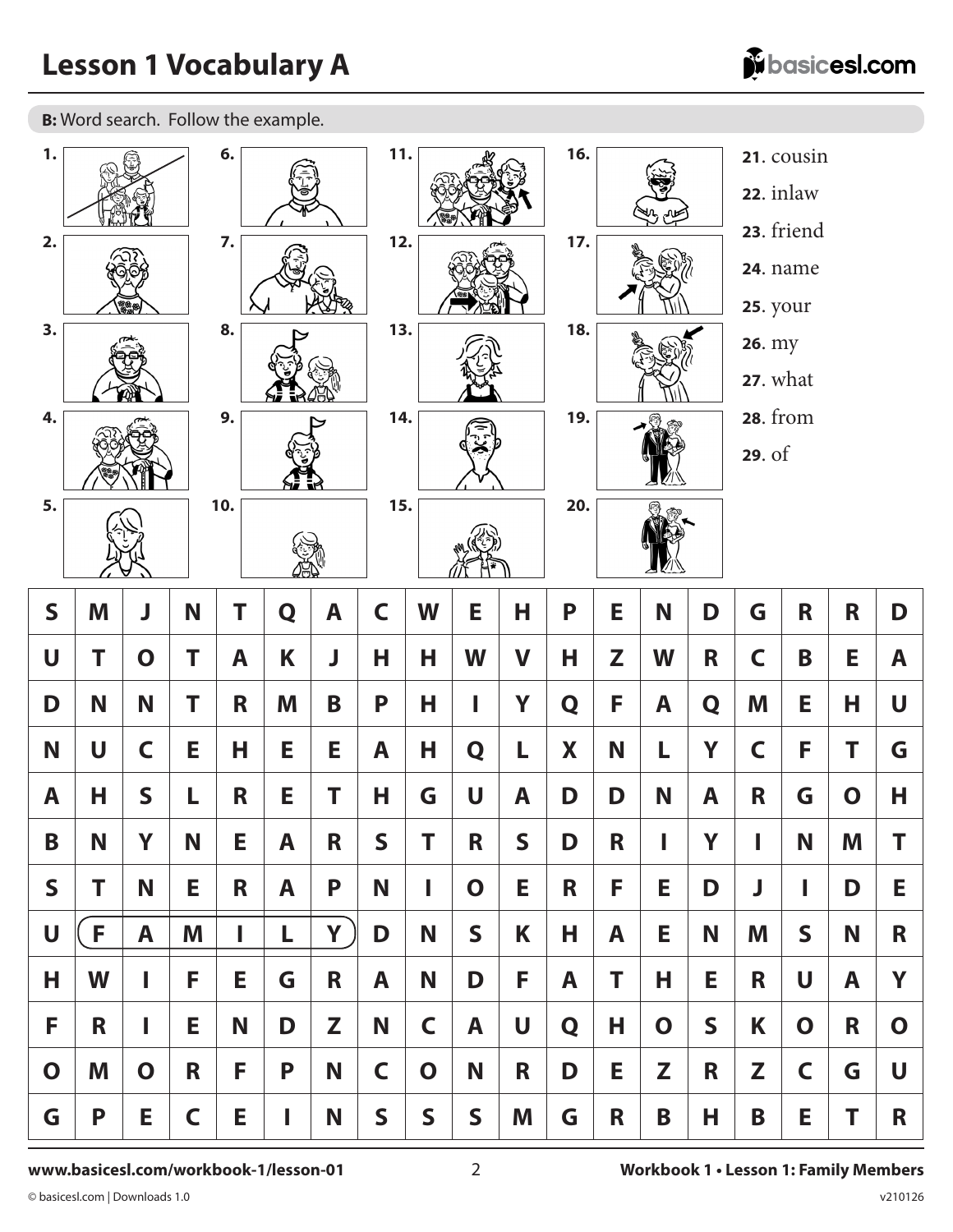# **Lesson 1 Vocabulary A**



| C: Word scramble. Write the vocabulary word. Follow the example.   |                 |
|--------------------------------------------------------------------|-----------------|
| 1. nrelidch children                                               |                 |
|                                                                    | 12. uryo        |
|                                                                    |                 |
|                                                                    |                 |
|                                                                    |                 |
|                                                                    |                 |
|                                                                    |                 |
|                                                                    |                 |
|                                                                    | 19. ruyo        |
|                                                                    |                 |
| D: Missing letters. Write the vocabulary word. Follow the example. |                 |
| 1. $r_m$ from                                                      | 11. $f$         |
|                                                                    |                 |
| $3. c_s n$                                                         |                 |
| 4. $fa$ er                                                         |                 |
|                                                                    |                 |
|                                                                    | $16.$ $\Box$ 00 |
| $7. gr\_d\_aren_s$                                                 |                 |
|                                                                    |                 |
|                                                                    |                 |
|                                                                    |                 |

v210126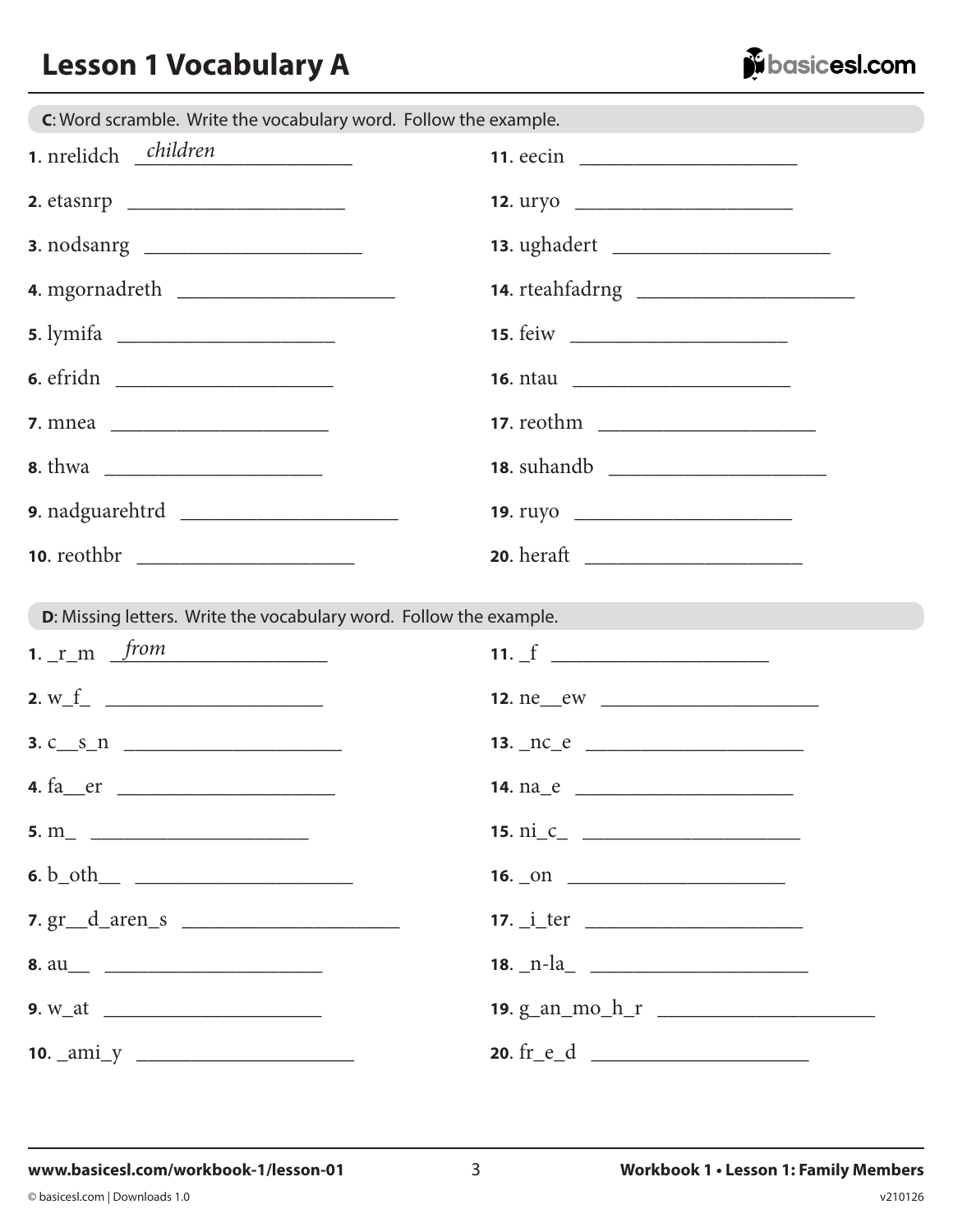E: Crossword puzzle. Fill in the puzzle using the clues.



#### www.basicesl.com/workbook-1/lesson-01